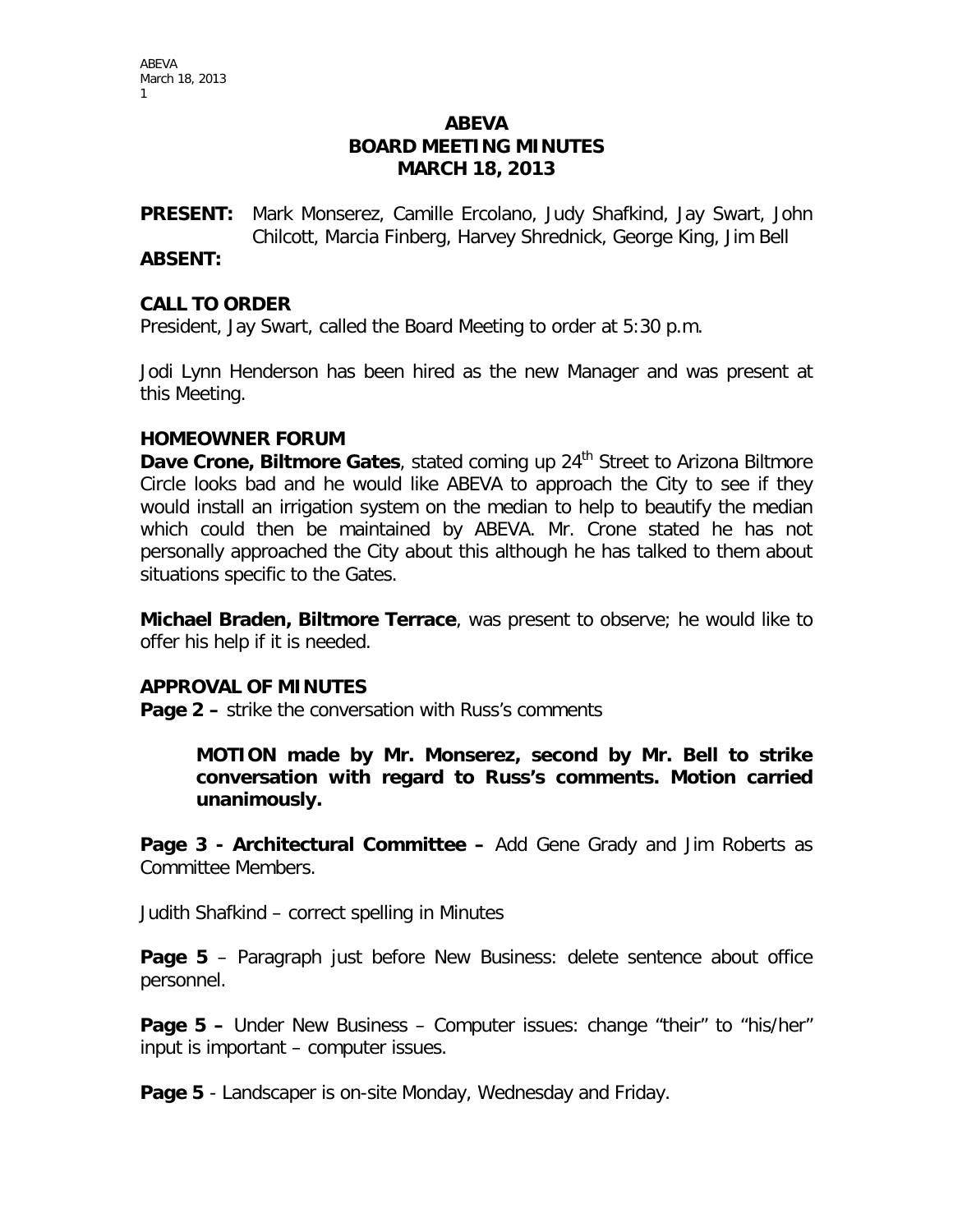**MOTION made by Mr. King, second by Mr. Monserez, to approve the Minutes of the February Meeting as amended. Motion carried unanimously.**

### **FINANCIAL**

**MOTION made by Ms. Shafkind, second by Mr. King, to accept the February financials as presented. Motion carried unanimously.**

### **COMMITTEE REPORTS**

**CEVPC:** Mr. Swart reported the Meeting was canceled and will probably be postponed for about two months.

**Security:** Mr. Swart stated the copper thief was convicted and sentenced to ten years.

Mr. Swart stated an elderly woman had been sighted and seemed to be in distress. ABEVA Security contacted her husband who came to assist her. An ABEVA report was filed. This is indicative of the job ABEVA Security staff is doing.

**Landscape:** Ms. Ercolano reported new flowers were ordered for the summer.

**BAP Luncheon Reminder:** Mr. Swart and Ms. Finberg will attend. There will be discussion with regard to the sky train.

## **NEW BUSINESS**

**Architectural Committee:** The Committee has approved a project for the replacement of the mailboxes at the Greens as well as a project for the Gates to paint the tile on their guardhouse.

## **BOARD DECISIONS AND GENERAL INFORMATION**

**Quote from Fluoresco on power for 32nd Street and Lincoln:** Mr. Swart stated this quote seems high and he would like additional bids obtained. The actual location is Claremont and 32<sup>nd</sup> Street (monument sign). Ms. Henderson will obtain bids.

**Letter from LVA on zoning:** Included for information purposes.

Mr. Shrednick stated he had attended a meeting with regard to newly proposed bills which will affect HOA's. Carpenter Hazelwood hosted this meeting. Issues include Board Member liability if someone fights the Board and wins. Any Member of the Board could be liable for legal fees. Communication must be sent to all residents every eight years asking Members if they want to continue with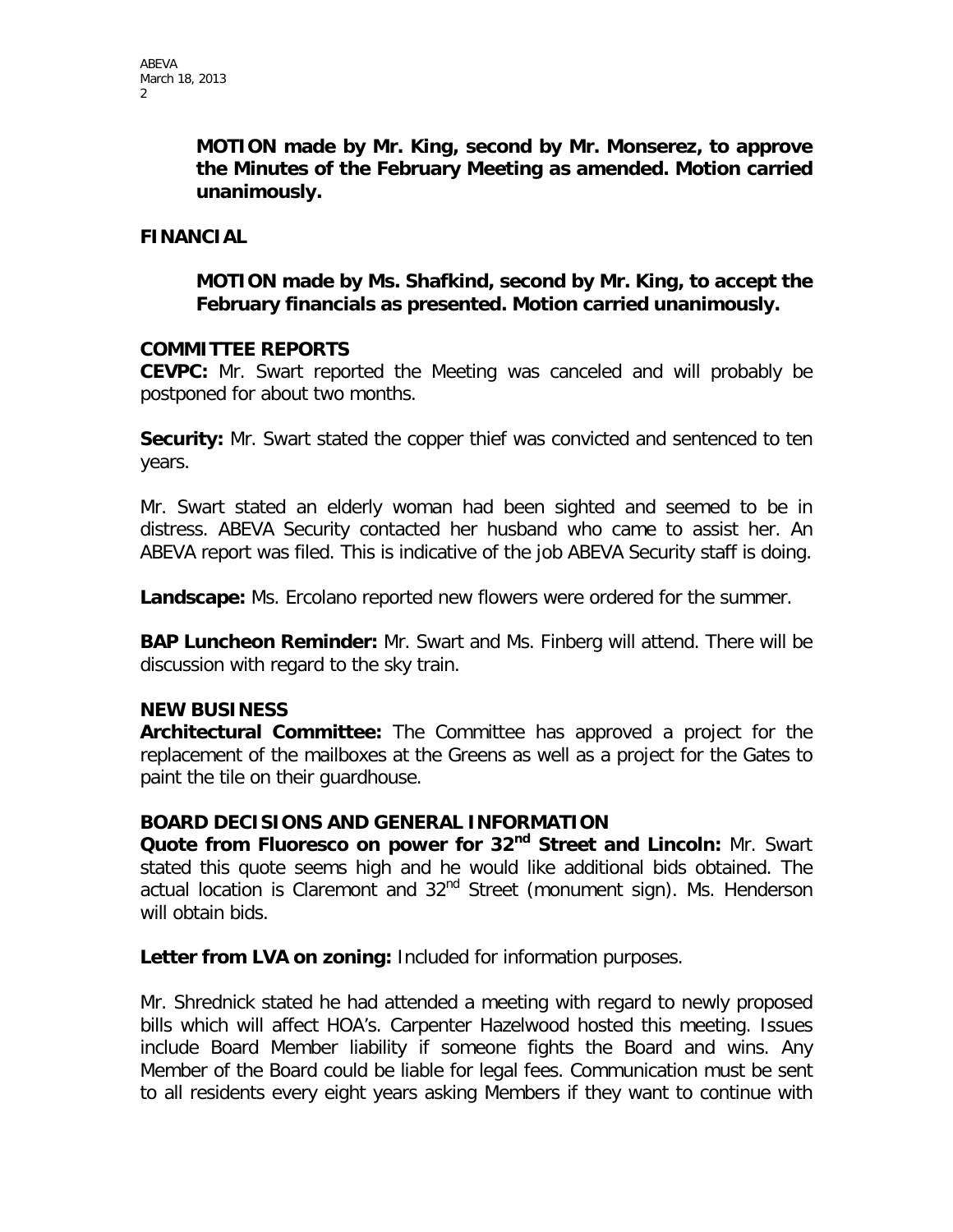ABEVA March 18, 2013 3

the HOA. If more than 50% choose not to continue, the HOA is dissolved. A third issue would allow Homeowners to have gardens in their front yards, with any type of edible plant being allowed. Mr. Shrednick stated he would be happy to keep the Board aware of these and other legislation as they proceed through the system. Mr. King stated Ms. Henderson should be tracking these items. Mr. Swart stated while the Legislature can pass any kind of law, the Association's D & O Insurance will cover any Board Member.

Ms. Henderson stated Carpenter Hazelwood will keep the Association advised on what is happening in the legislative sessions.

Ms. Ercolano stated Sunstate Sweeping has been sweeping Arizona Biltmore Circle once each week for many years, however the previous Treasurer had changed this. Ms. Ercolano would like to see this go back to being done every Monday morning. Ms. Shafkind stated there is \$585.00 budgeted so this can be done twice each month.

# **MOTION made by Ms. Ercolano, second by Ms. Finberg, to have the street sweeping done once each week. Motion carried with Mr. Monserez opposing.**

Ms. Henderson will contact the street sweepers to get this work scheduled.

**Check Authorization Policy:** Mr. Monserez stated there is no internal control for checks, and as a result a check was signed that was \$2,500.00 over the approved amount. Ms. Shafkind stated recurring monthly expenses should be paid, but non-recurring expenses may require discussion regardless of the amount. In those cases where a bill is over the amount approved by the Board, there should definitely be discussion. Mr. Swart pointed out it may not always be possible to know an amount until the vendor has had a chance to review what needs to be done. Mr. Shrednick suggested any non-recurring expenses in excess of \$500.00 should be brought to the Board Meetings for discussion. Mr. Bell suggested the Finance Committee review these items, bringing them to the Board only if they feel it is necessary.

# **MOTION made by Mr. Monserez to have the Finance Committee develop a check authorization policy, using Mr. Shrednick's suggestion for a \$500.00 amount on non-recurring expenses. Second by Mr. Bell. Motion carried unanimously.**

**Policy for the Brief:** Mr. Monserez expressed concern that Page 4 is turning into free ads. The original intent was to give ABEVA Members a deal. Ms. Finberg stated she has not had any complaints, and she has heard Homeowners comment favorably. Mr. Monserez stated it should not be free advertising for the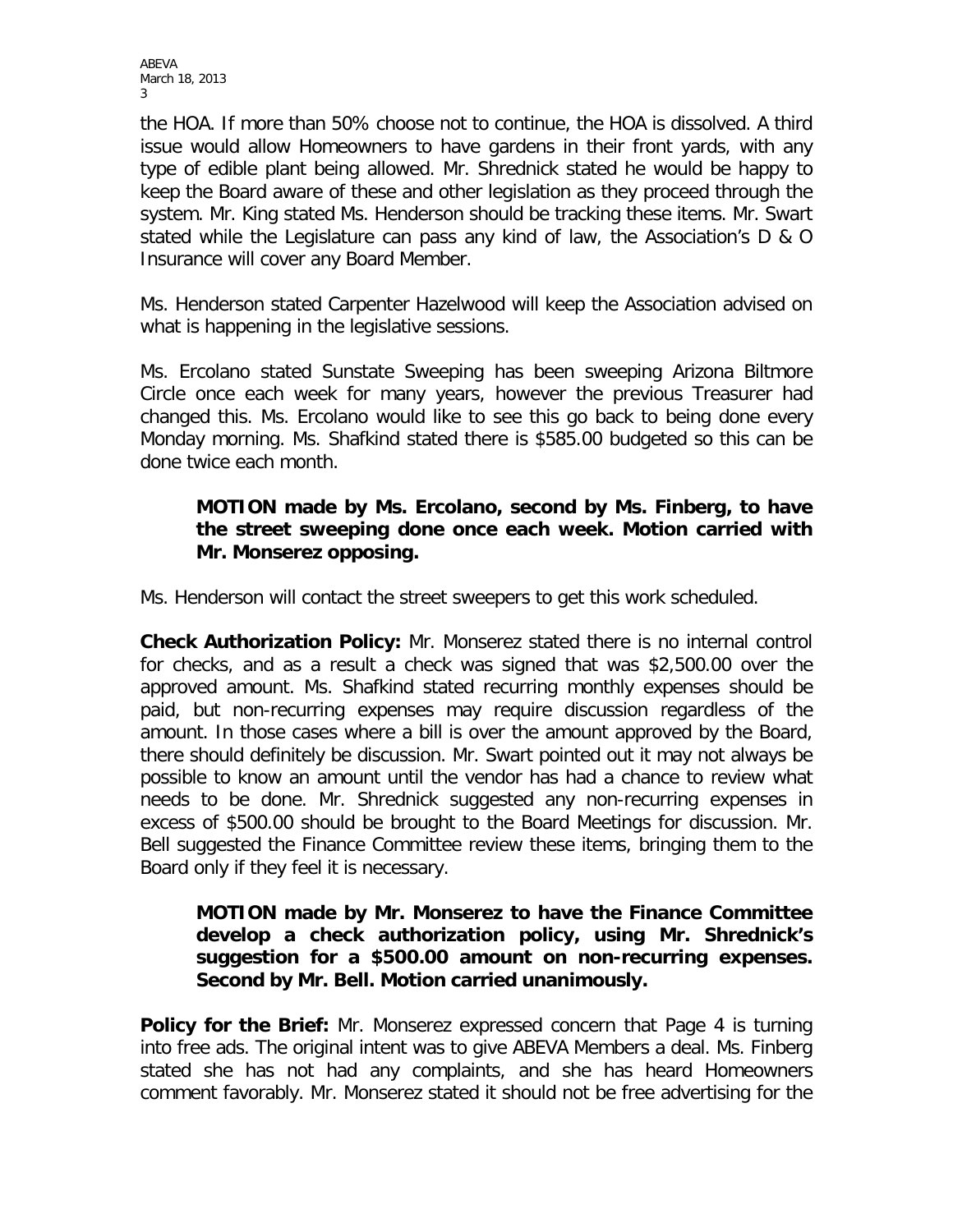ABEVA March 18, 2013 4

business. The business and their address should be identified, and a mention made about the discount being given. Ms. Finberg will re-format this page.

**Executive Session Minutes:** Mr. Monserez stated he is not comfortable with the Minutes of Executive Sessions being on file. They should be reviewed and approved by the Board Members.

Mr. Swart will go through previous Minutes so the Executive Session Minutes can be approved at next month's meeting.

**Contacting DRAC Committee Members:** If the intent is to keep the same people on the Committee, they should be identified. This will be on the Agenda for the next meeting.

## **UNFINISHED BUSINESS**

Mr. Swart would like to have someone from the temporary agency on site for two weeks to help Ms. Henderson. Board Members were in agreement.

Mr. Swart has contacted the Resort to reserve a room for next year's Annual Meeting which will be held February 11, 2014.

The computer person (Barry) will be in the office tomorrow to set up an email address for Ms. Henderson. Ms. Henderson knows someone who can come in to do an analysis of the computer system. She will find out what the hourly fee will be as well as an estimate of the cost of the project. Information will be emailed to the Board Members. All software needs will be reviewed.

**Status of Affidavit of Annual Meeting Notice:** Although it had been indicated the Affidavit was at the Annual Meeting, Ms. Finberg stated there was not an Affidavit signed this year. She will make sure one is prepared and signed for inclusion in the files.

**Northern Roads:** There is some question as to what funds have been received and what is still outstanding. Ms. Ercolano would like to know where the money is. Mr. Swart will contact Mitzi and will report at the next meeting.

**Office Lease Renewal:** Ms. Finberg received a call from Alvarado Management Company. They had presented a lease renewal, and they indicate they will replace the carpet if a five year lease is signed. Ms. Finberg stated the lease is for a good rate and she recommends signing the renewal. There should be no increase next year, however the price will increase the following year. It was pointed out the current rent is \$2,100.00; the new rent amount will be \$1,536.00. Ms. Shafkind would like to review a copy of the current lease to compare with the new lease. It was suggested paint and carpet be requested.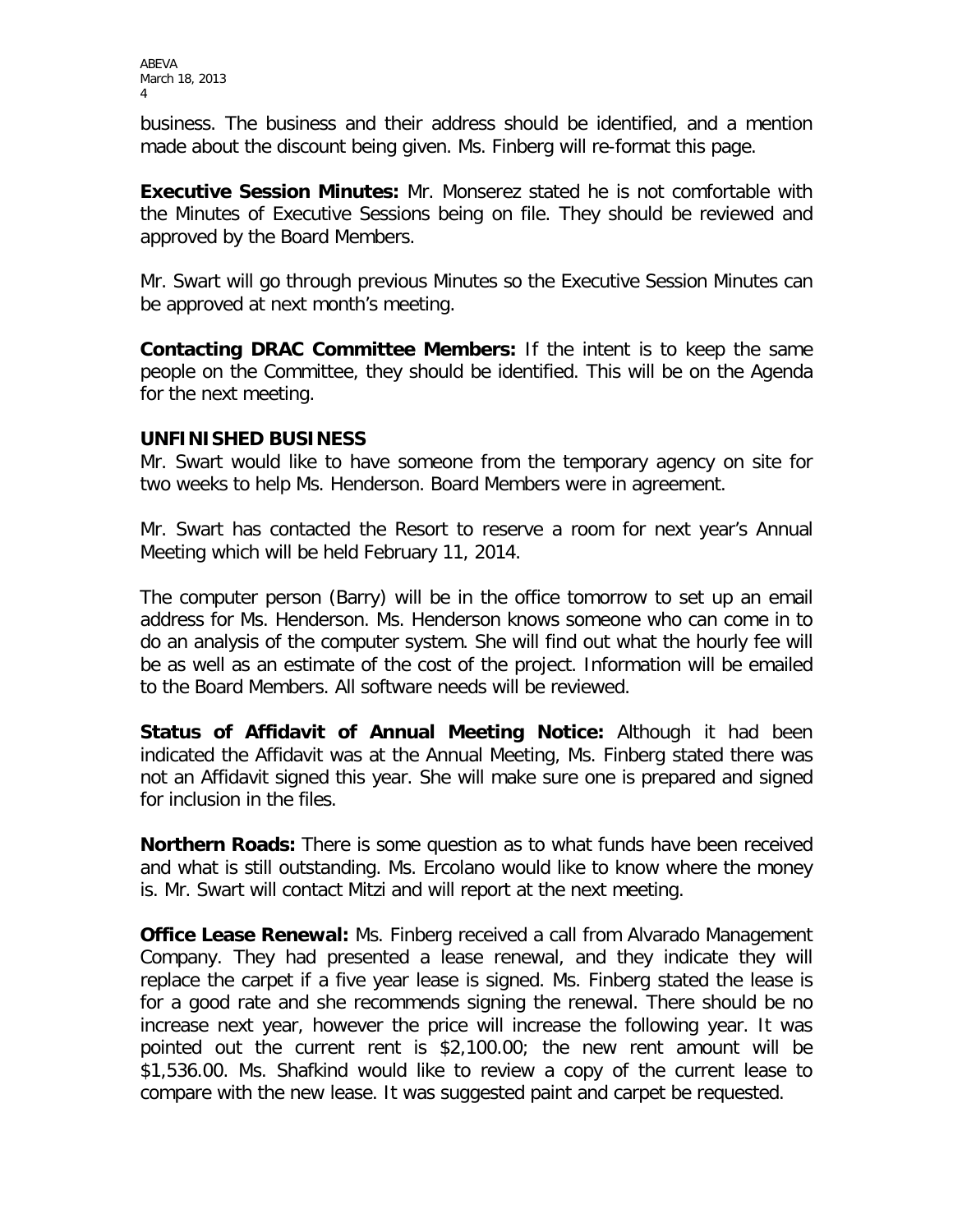**MOTION made by Mr. Shrednick to review the lease proposal at the April Board Meeting and to extend the expiration of the proposal to May 1. Mr. Monserez seconded. Motion carried unanimously.**

There being no further business to come before the Board, the Meeting was adjourned to Executive Session at 6:35 p.m.

Respectfully submitted, Jody Brown, Recording Secretary **MINUTES & MORE**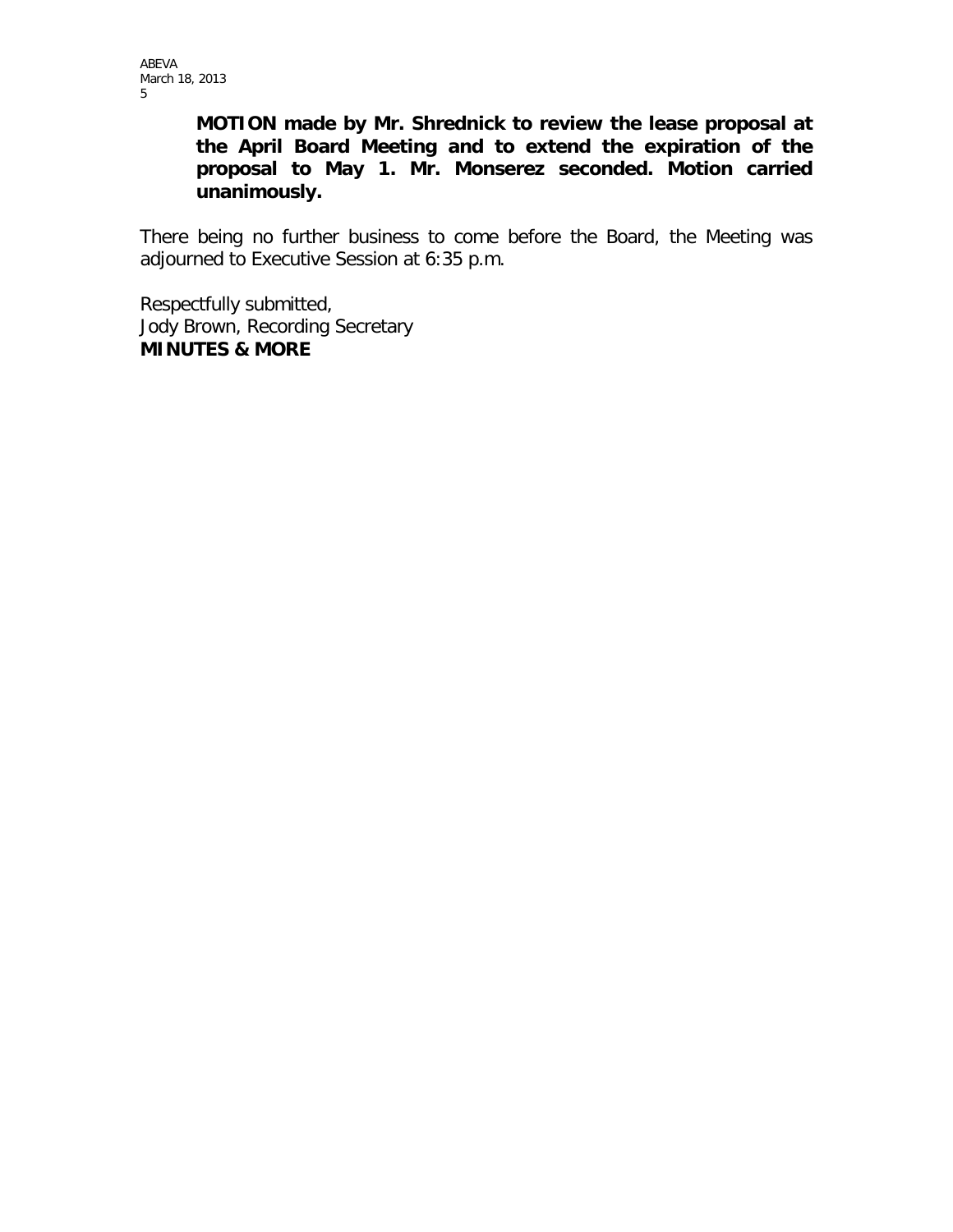#### **ABEVA BOARD MEETING MINUTES – EXECUTIVE SESSION MARCH 18, 2013**

Executive Session was called to order at 6:35 p.m.

#### **GROUND RULES FOR BOARD OF DIRECTORS**

Mr. Chilcott has prepared some common ground rules for review and discussion. He further stated more specific documentation is needed in the Bylaws (Committees and what they do, as an example).

Based on the Bylaws it was stated Ms. Henderson's title should be changed. Mr. Chilcott questioned whether a formal offer was given to Ms. Henderson and whether she filled out an employment application.

Mr. Swart stated with Ms. Peterson and Ms. Ross on board, the Board didn't have to do a lot. He is now going through everything to determine what is involved in running the Association. He stated Ms. Henderson has filled out an application and he did a brief background check with her last two employers and she was highly recommended and had never had any disciplinary issues. Mr. Chilcott stated Ms. Henderson's computer skills are extraordinary.

#### **TRANSPARENCY**

Mr. Monserez stated he is uncomfortable with what's happening and he is considering bringing action against the alleged meeting. He stated prior to the meeting on the  $27<sup>th</sup>$ he had requested information, and while there are numerous emails stating "interview", there is nothing that refers to a meeting. He stated he has seen no effort to notify Members of any meeting. He is concerned about the minutes given to the Board at tonight's meeting, and he questioned when Ms. Finberg did the minutes. He further stated action taken at an improperly noticed meeting is invalid.

Ms. Ercolano stated all resumes had been distributed to the Board Members and a date set for interviews. She stated there was a notice put on the door to the office. Ms. Shafkind referred to an email that gave a brief "agenda", but there was nothing that indicated the person hired would be offered a considerably higher salary than previously discussed. Mr. Swart stated there were actually two meetings, and at each there were Board Members who could not attend. He stated it became apparent in the interviews that the salary being offered by ABEVA was lower than what the top two candidates were making.

Mr. Bell stated he had been out of town for the first meeting but had attended the second. It had been stated there would be a selection made at that meeting.

Mr. Monserez stated the Board needs to decide if they truly want to be transparent or if they want the minimal amount of transparency. He is challenging the validity of the meeting but not challenging the hiring of Ms. Henderson.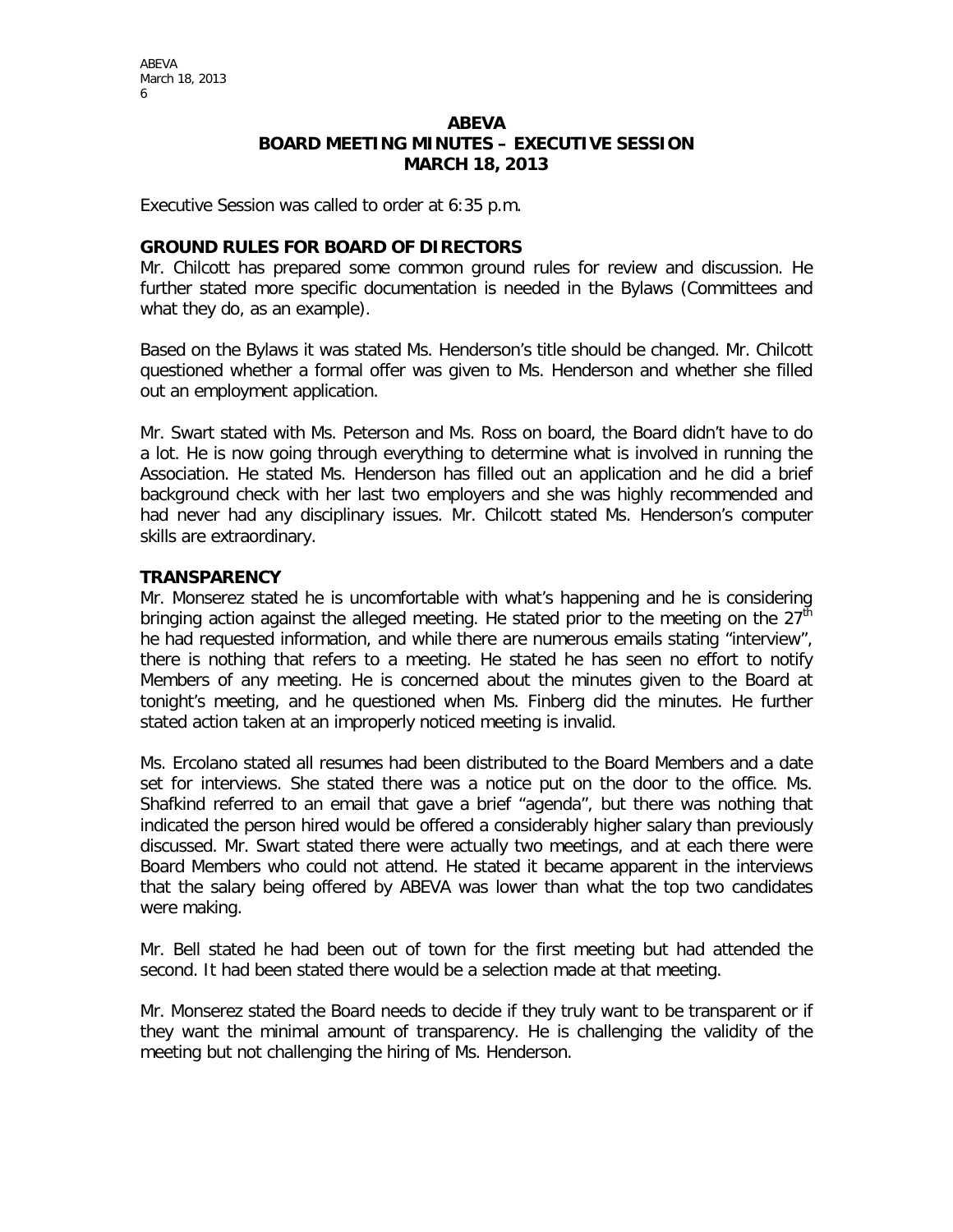Mr. Chilcott stated he would like to see the Bylaws amended as he has several issues with them.

Ms. Ercolano stated it was very clear there would be two meetings, however Mr. Monserez and Mr. Shrednick stated these were interview sessions and not official meetings.

Mr. Bell stated care must be taken in the future to get notices out as required. Mr. Shrednick agreed saying the Board should move forward.

Ms. Ercolano stated there are several people who have spent many hours in the office since Ms. Peterson left, and the Board should be more understanding and not be so judgmental.

Mr. Monserez stated working hard in a volunteer job does not give anyone the right to not follow the Bylaws.

Mr. Swart stated he felt it was necessary to get someone on-board, but it was never his intent to violate the documents. He stated the coming year will be a rebuilding year and while there will be mistakes made, the Association is in good hands with Ms. Henderson.

Mr. Monserez stated the Board should be as transparent as possible.

Ms. Finberg stated it is her emails that are being criticized, and she apologized if she wasn't using the proper language, but she felt the emails were open and honest and indicated what was happening. It was again pointed out none of the emails indicated Board Meeting, Special Meeting, or Executive Session nor was there an agenda that indicated the salary base would be raised.

Board members were in agreement to table many of the Agenda Items to the next Executive Meeting.

Mr. Bell commented on Scott Carpenter's bill. Mr. Swart stated he had never known what Mr. Carpenter charged, and with reference to the greeter house, he thought only one letter was authorized. Ms. Peterson had indicated she called Mr. Carpenter when needed, and Board Members were also authorized to contact him. Mr. Swart indicated he had never seen a bill from Mr. Carpenter.

In reviewing Mr. Carpenter's bill there was question with regard to possible double charges. Mr. Swart stated the bill from Carpenter Hazelwood needs to be reviewed carefully as Mr. Carpenter has also charged the Association for reviewing items he had already reviewed previously.

Mr. Shrednick stated bills should come in to Ms. Henderson, and they should be reviewed by Mr. Swart for accuracy. The Legal Committee could also be asked to review the bills if Mr. Swart feels it appropriate.